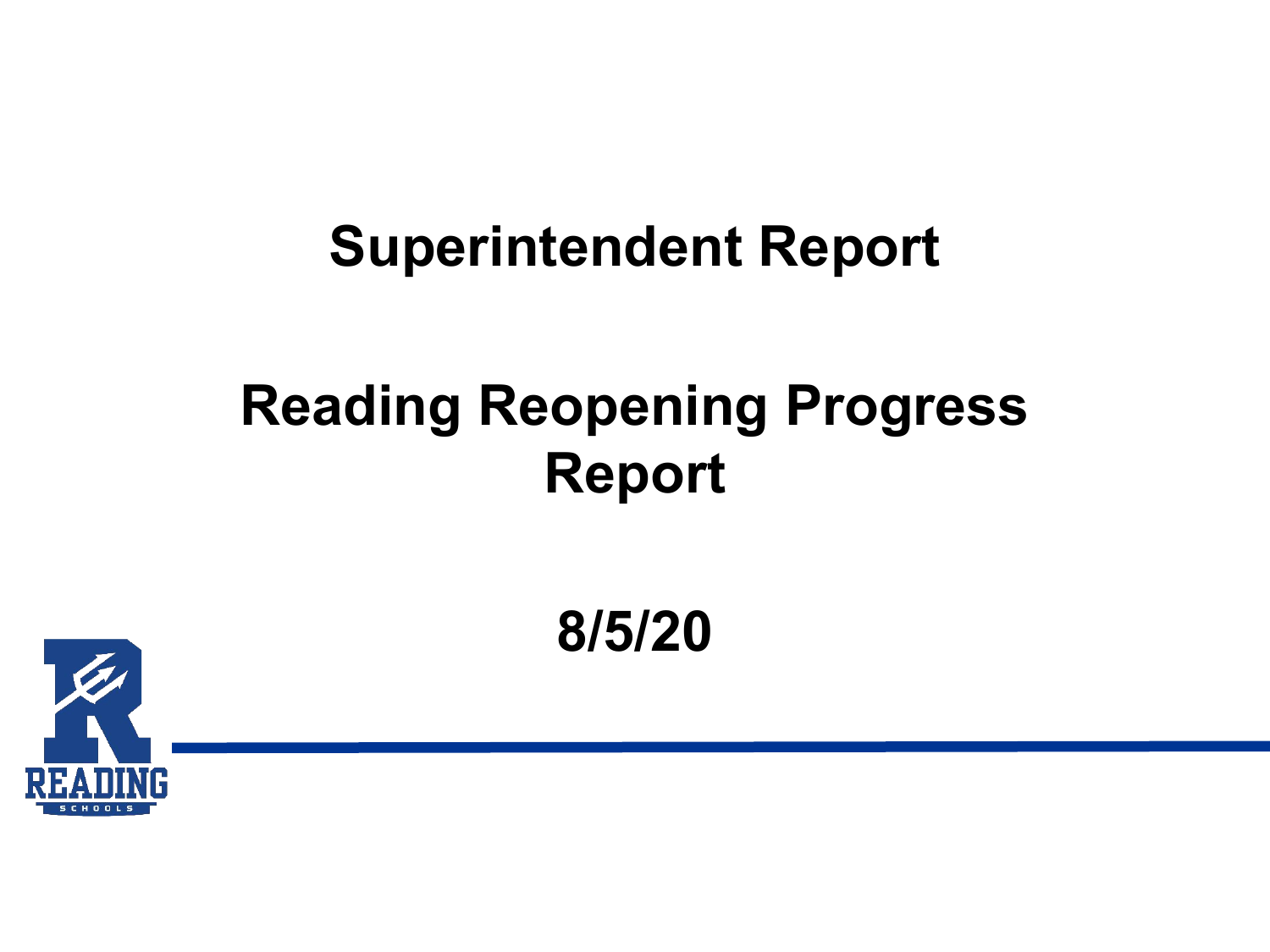### Commitment Form Timeline

- **July 30** Released at 7:00pm
- **July 30-August 9** Response window is open
	- Building leadership teams meeting to address scheduling and instructional planning
	- Ongoing status review of responses and remote/blended distribution of students
	- RHS/RMS master schedule implications
	- RES schedule and staffing considerations
- **August 10** begin student placement in morning/afternoon sessions
- **August 14** goal date for schedule completion and notification

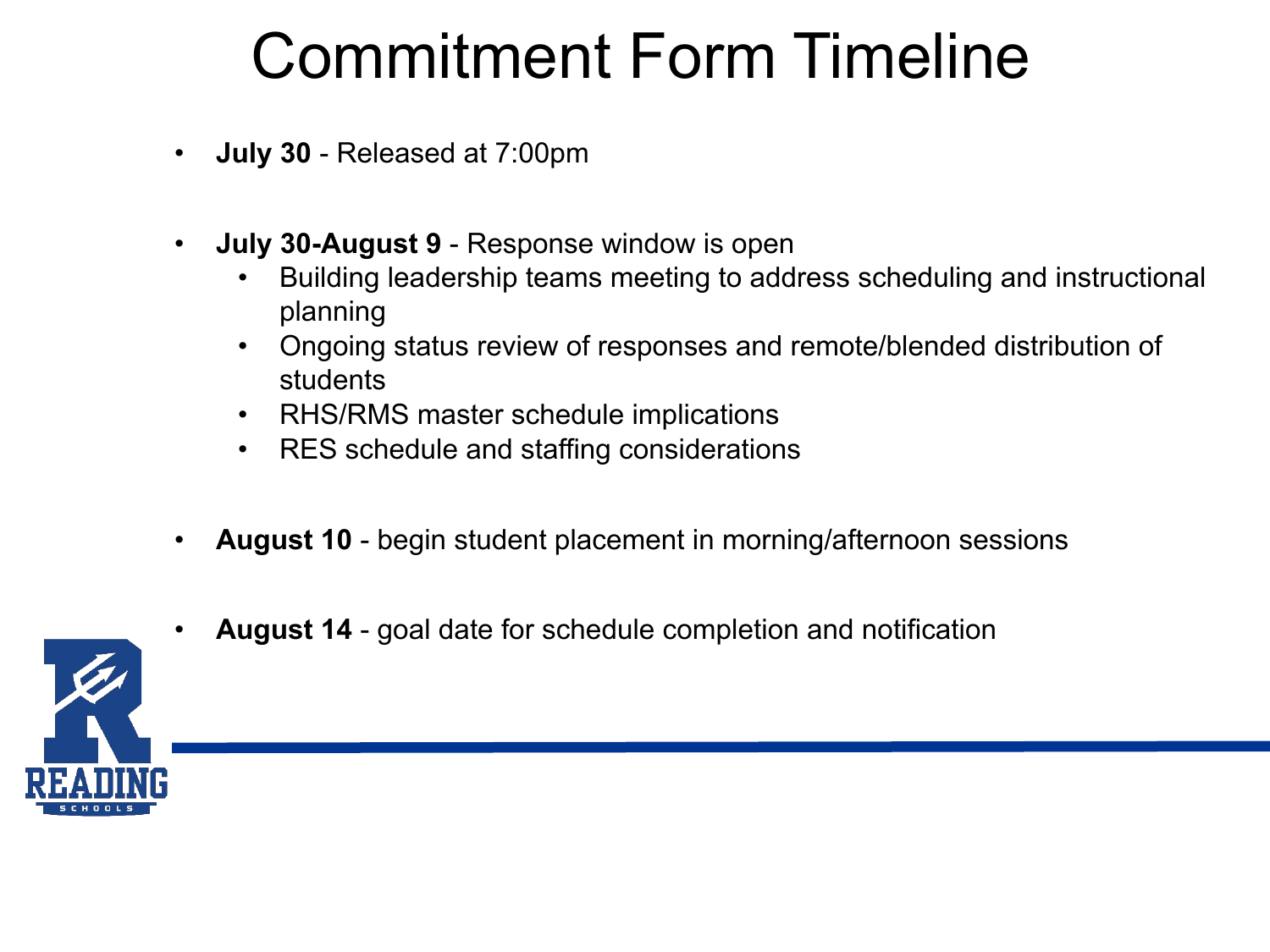### Commitment Form Responses

(as of 7:00am - August 5, 2020)

- 1188 Responses
- Approximately 75% of students accounted for thus far
- 26 respondents without internet access
- 21% of students have selected remote learning (breakdown on following slide)
- 79% of students have selected blended learning
	- 84% request morning session
	- 15% request afternoon session
	- 1% have no preference
- Transportation
	- 83% car riders
	- $-5%$  bus
	- $-30\%$  walk
	- 14% student driver

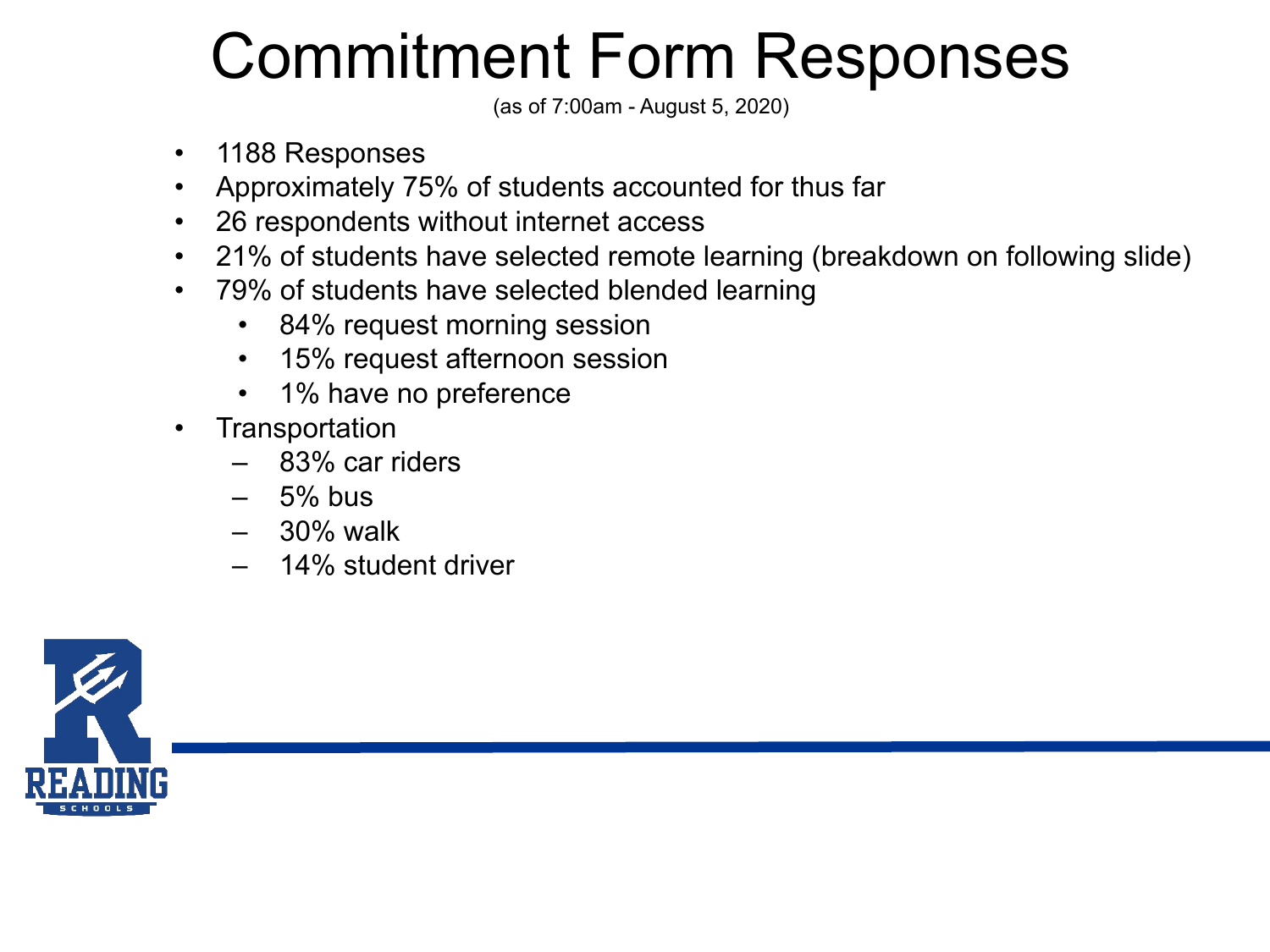#### Commitment Form Responses

(as of 7:00am - August 5, 2020)

| Grade          | # of Students Responded/Enrolled | # of Students Remote |
|----------------|----------------------------------|----------------------|
| K              | 74/74                            | $10(13.5\%)$         |
| 1              | 93/130                           | 11 $(8.5\%)$         |
| $\overline{2}$ | 92/135                           | 28 (20.7%)           |
| 3              | 90/125                           | 11 $(8.8\%)$         |
| $\overline{4}$ | 98/127                           | $31(24.4\%)$         |
| 5              | 94/143                           | 28 (19.6%)           |
| 6              | 102/131                          | 21 (16.0%)           |
| $\overline{7}$ | 101/147                          | 26 (17.7%)           |
| 8              | 100/155                          | 21 (13.5%)           |
| 9              | 90/124                           | 22 (17.7%)           |
| 10             | 104/138                          | $10(7.2\%)$          |
| 11             | 84/112                           | 13 (11.6%)           |
| 12             | 71/98                            | $7(7.1\%)$           |
|                |                                  |                      |

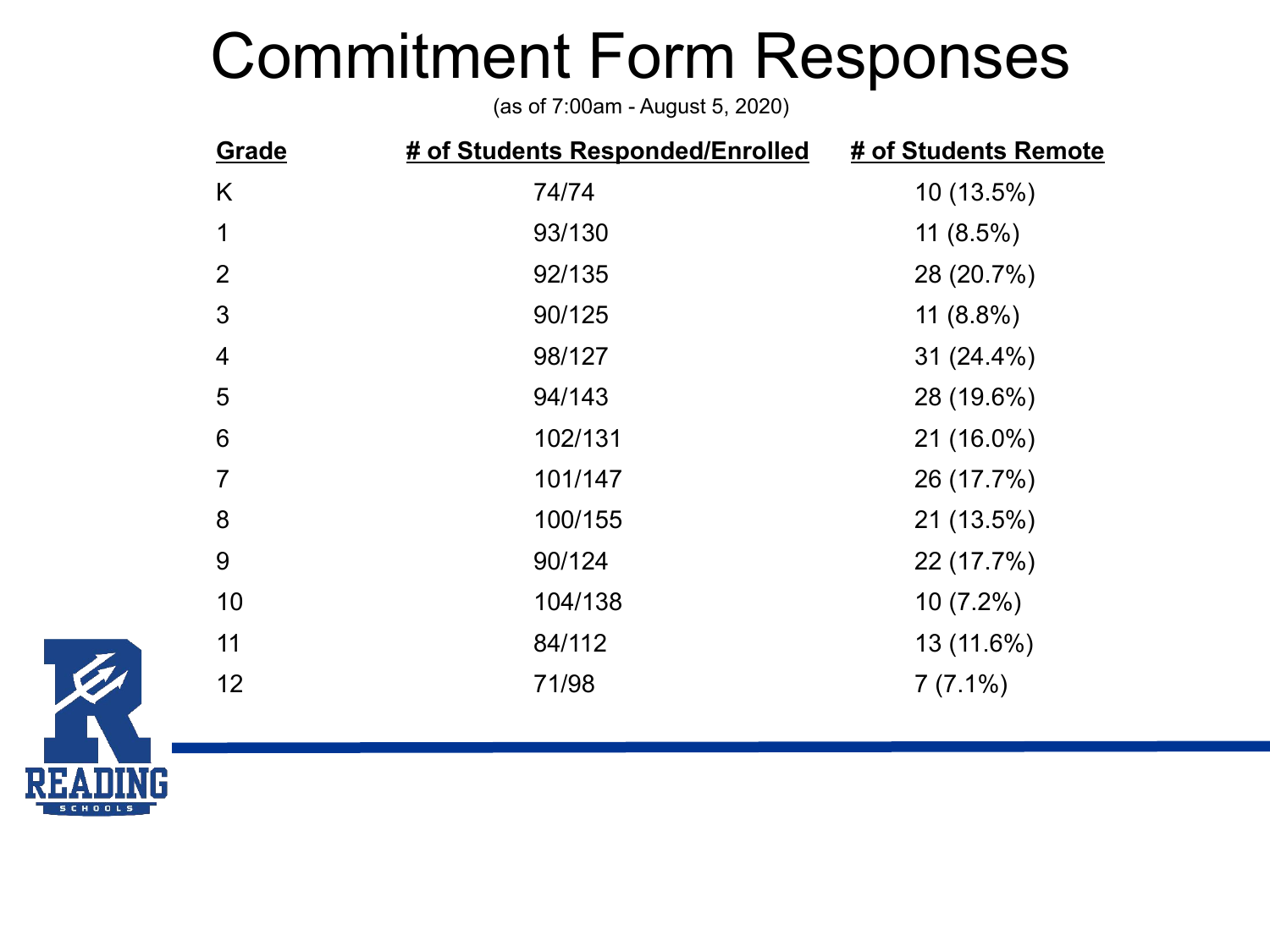### Remote Learning Expectations

- RHS/RMS Shared at Virtual Community Forum on 8/4 (recorded and available at district YouTube channel
	- Student schedule/classroom login for instruction
	- Attendance will be taken
	- Independent practice, projects, etc part of school day hours
	- Accountability for student learning traditional grading system
	- Deadlines/timelines for completing student work
	- Curriculum aligned with students on site
	- Instruction provided by RHS/RMS staff
- RES Virtual Community Forum on 8/6 at 6:30
	- Further details will be provided following

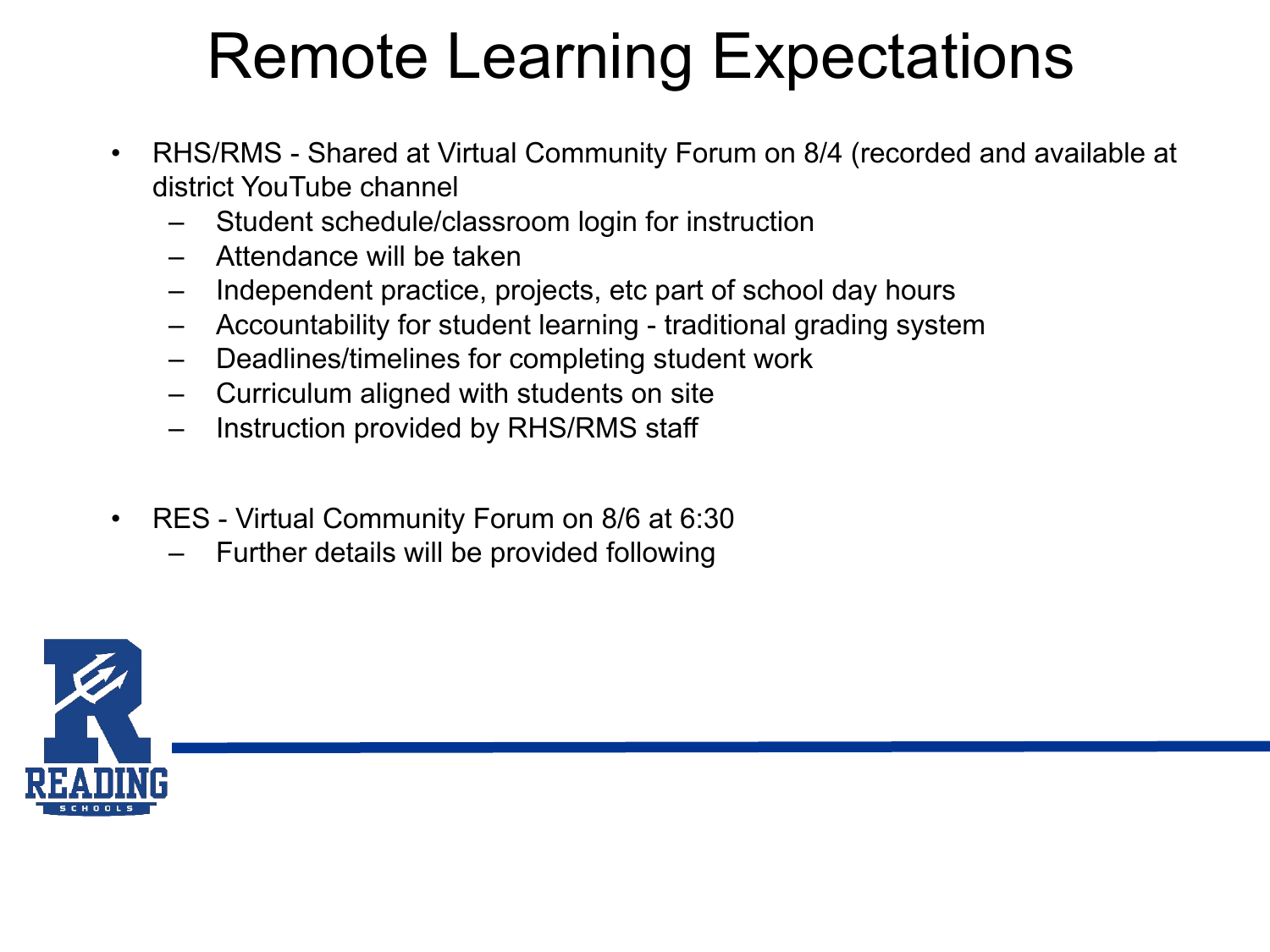## Blended Learning Expectations

RHS/RMS - Shared at Virtual Community Forum on 8/4 (recorded and available at district YouTube channel

#### **AM Schedule Example:**

- 8:05-8:20 Arrival
- 8:20-9:15 Class 1
- 9:20-10:15 Class 2
- 10:20-11:15 Class 3
- 11:20 Dismissal
- 12:20-3:20 Remote work

#### **PM Schedule Example:**

- 8:20-11:20 Remote work
- 12:15-12:30 Arrival
- 12:30-1:25 Class 1
- 1:30-2:25 Class 2
- 2:30-3:25 Class 3
- 3:30 Dismissal

\*\*Remote Work is a continuation of in class work independently



RES - Virtual Community Forum on 8/6 at 6:30

– Further details will be provided following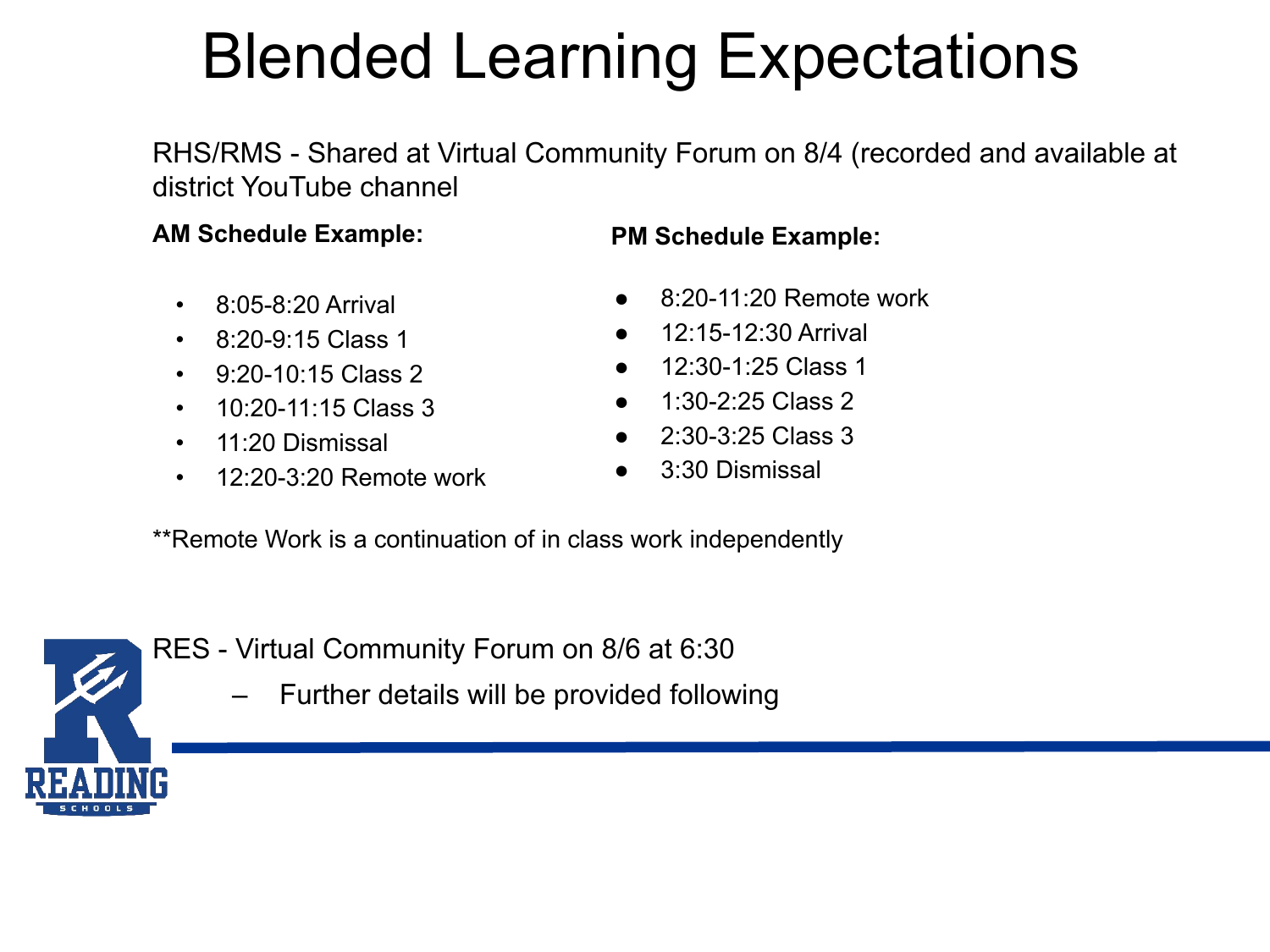## Blended Learning Expectations

Wednesday - Remote Learning Day (All Students): All students will continue their learning remotely on Wednesdays. Blended and online students will all meet virtually together.

- RHS/RMS Student Schedule Example (Wednesday):
- 8:45 Class/Bell 1
- 9:15 Class/Bell 2
- 9:45 Class/Bell 3
- 12:30 Class/Bell 4
- 1:00 Class/Bell 5
- 1:30 Class/Bell 6



\*\*Elementary 8:45-10:15 and 12:30-2:00 remote learning activities with teacher support and interaction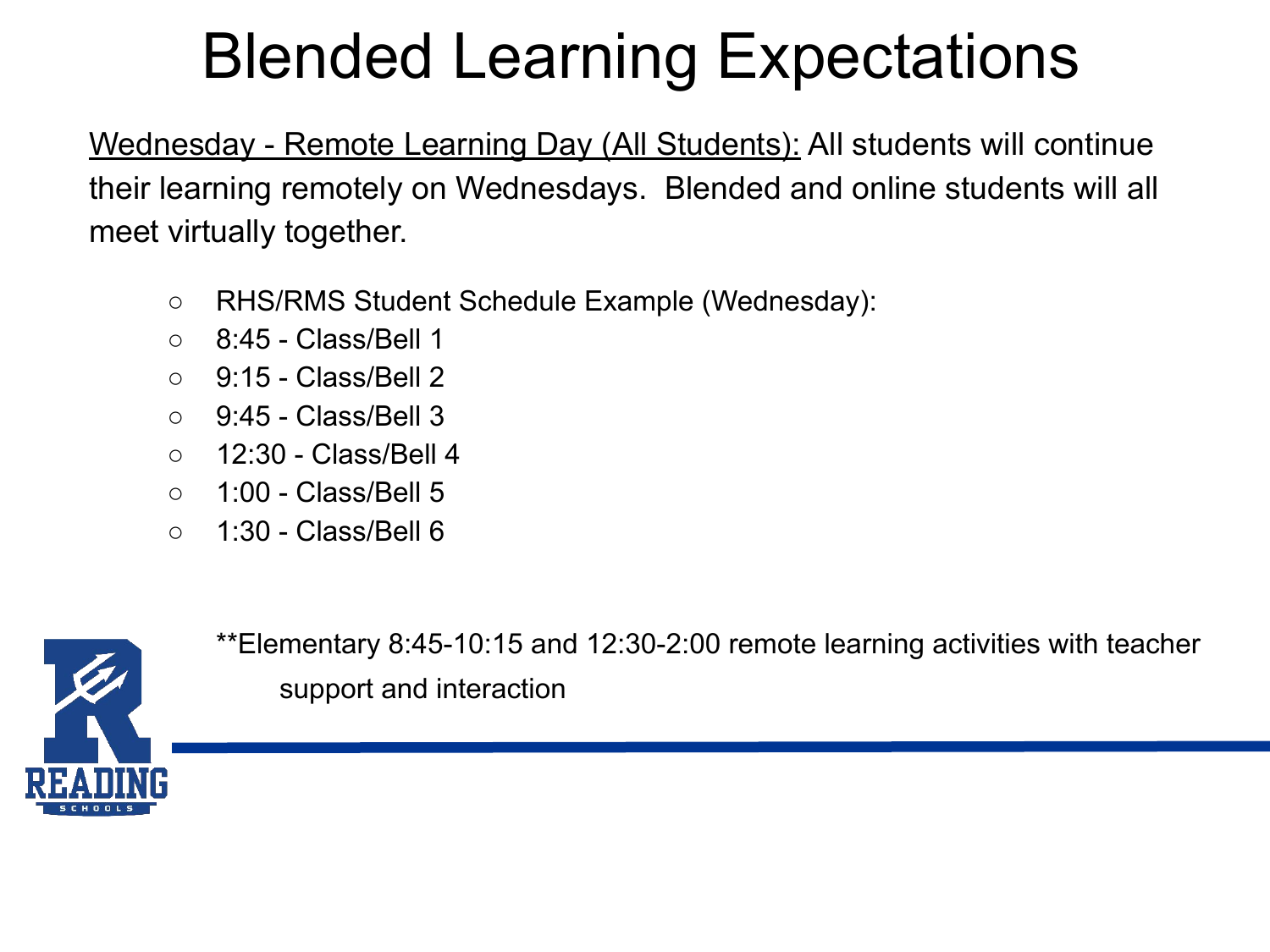### Arrival and Dismissal

#### **Arrival**

- Continuing to analyze traffic patterns for drop off
- Intent is to create and elementary and middle/high school locations
- Finalizing protocols for temperature checks prior to coming into the building
- Students will be following established lanes to go to first classroom
- Students will keep bags and belongings with them no lockers

#### **Dismissal**

• Still in process - further information will be communicated when finalized and transportation results are available

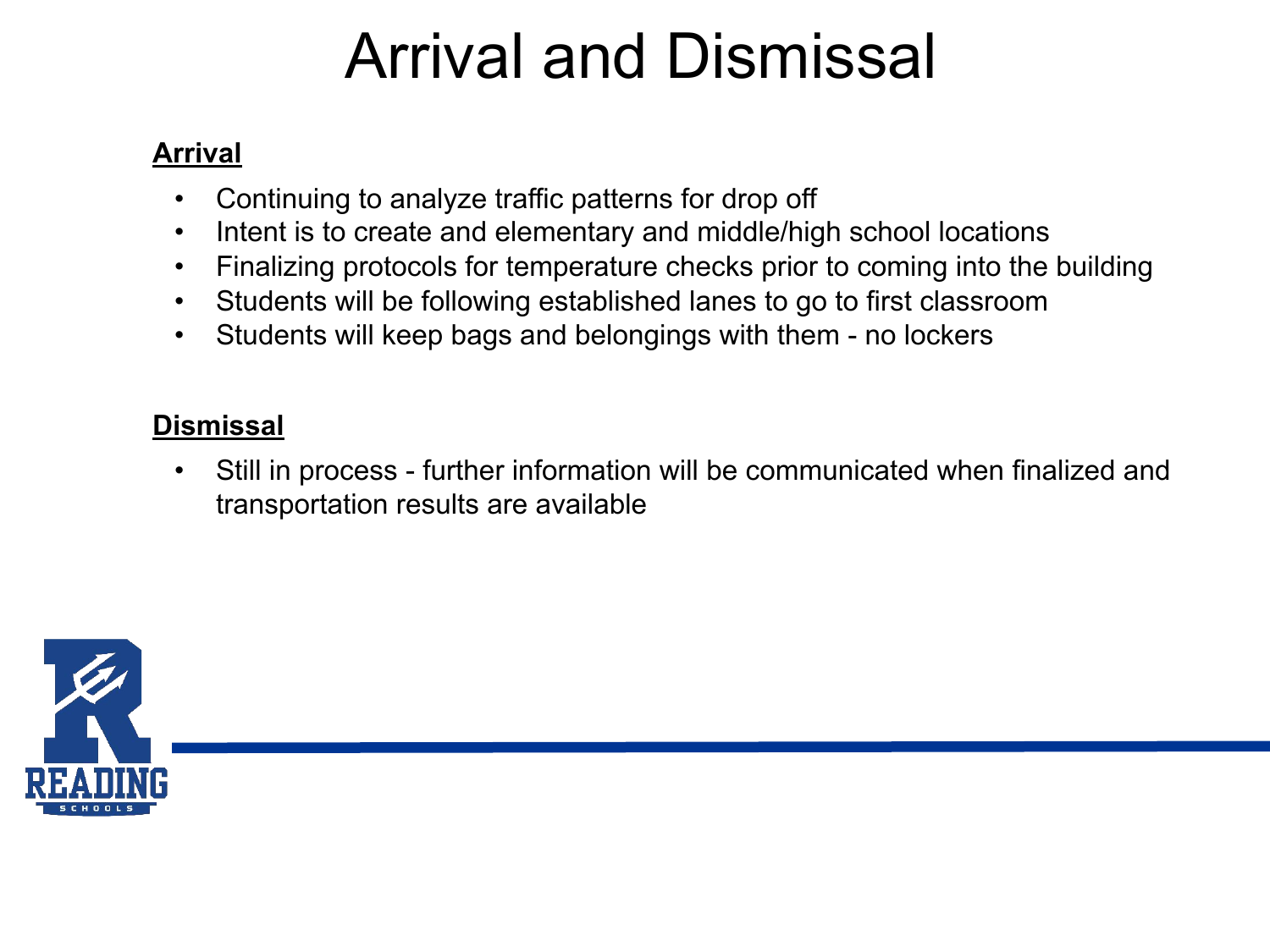### First Student Bus Information

- Masks worn by drivers and health assessment conducted each day
- Seating assignments for all students
- Load students back to front unload students front to back
- Siblings will ride together
- All students will wear masks
- Bus disinfectant applied every 30 days
	- Zoono-Z71 is a barrier protection that is applied monthly
	- Kills the virus and other germs throughout application period
	- Non-toxic, odor free
	- FDA compliant and EPA registered
	- Being utilized in other locations around the world
	- Additional cost of \$74/month



• Currently determining number of students, potential routing, and other factors related to our reopening plan - will have finalized details within the next two weeks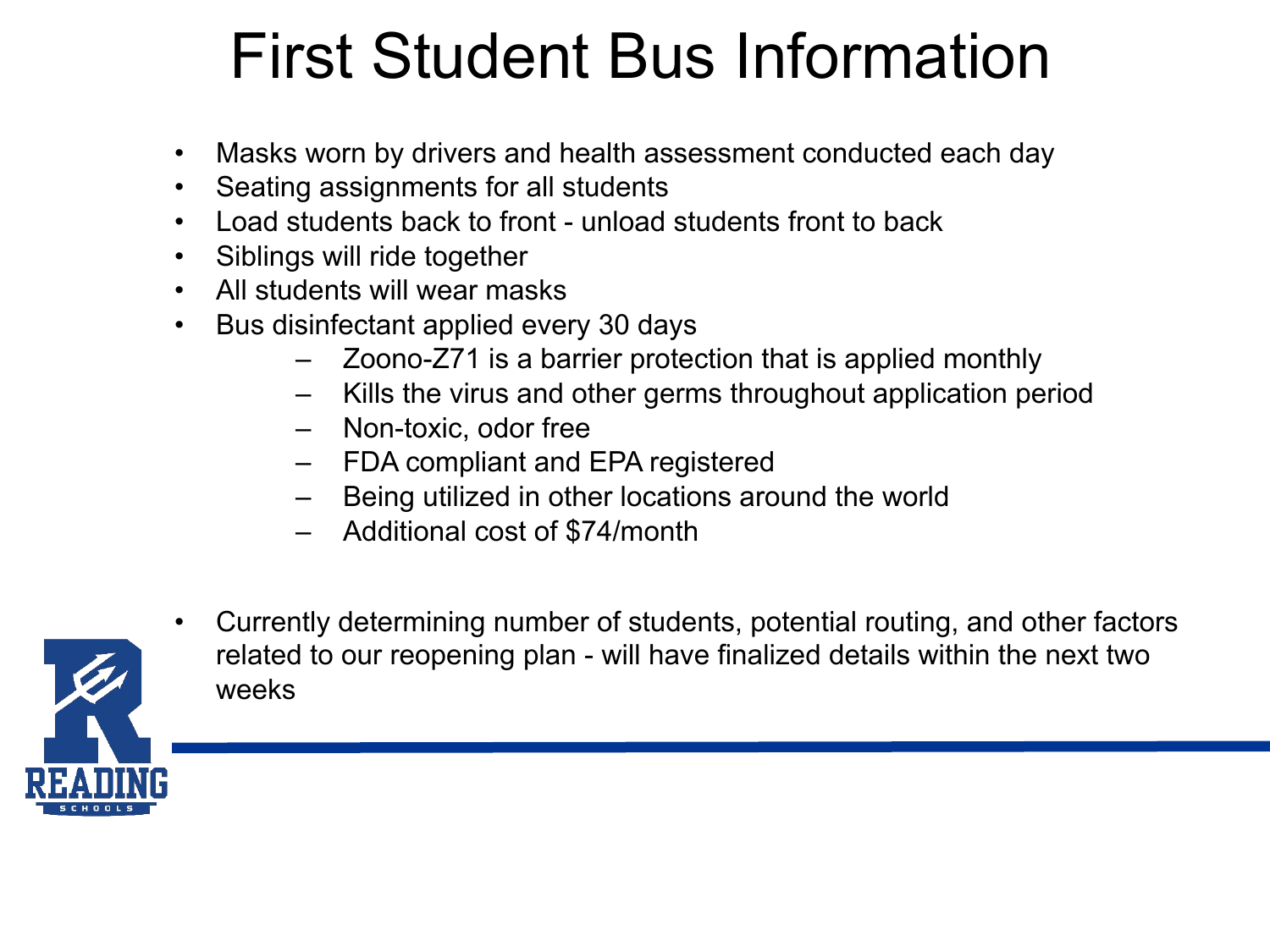# Technology Planning

- Still working to collect all chromebooks for updates and repairs
- Setback regarding chromebook order placed for grades K-4
	- Lenovo provided an update that stated they are no longer accepting products manufactured by Hefei Bitland Technology Company
	- This impacts the production of 23 consumer and education models
	- This delays our order until at least October and could extend to **January**
	- Alternative solutions are cost-prohibitive and/or not an investment RCCSD should make at this time
- 1:1 is a priority for all remote learners and grades 5-12 as has been the case previously
- Additional chromebooks will be allocated at elementary grade levels as available, beginning with grade 4
- Finalizing pricing and availability for hot spots for those students without internet access

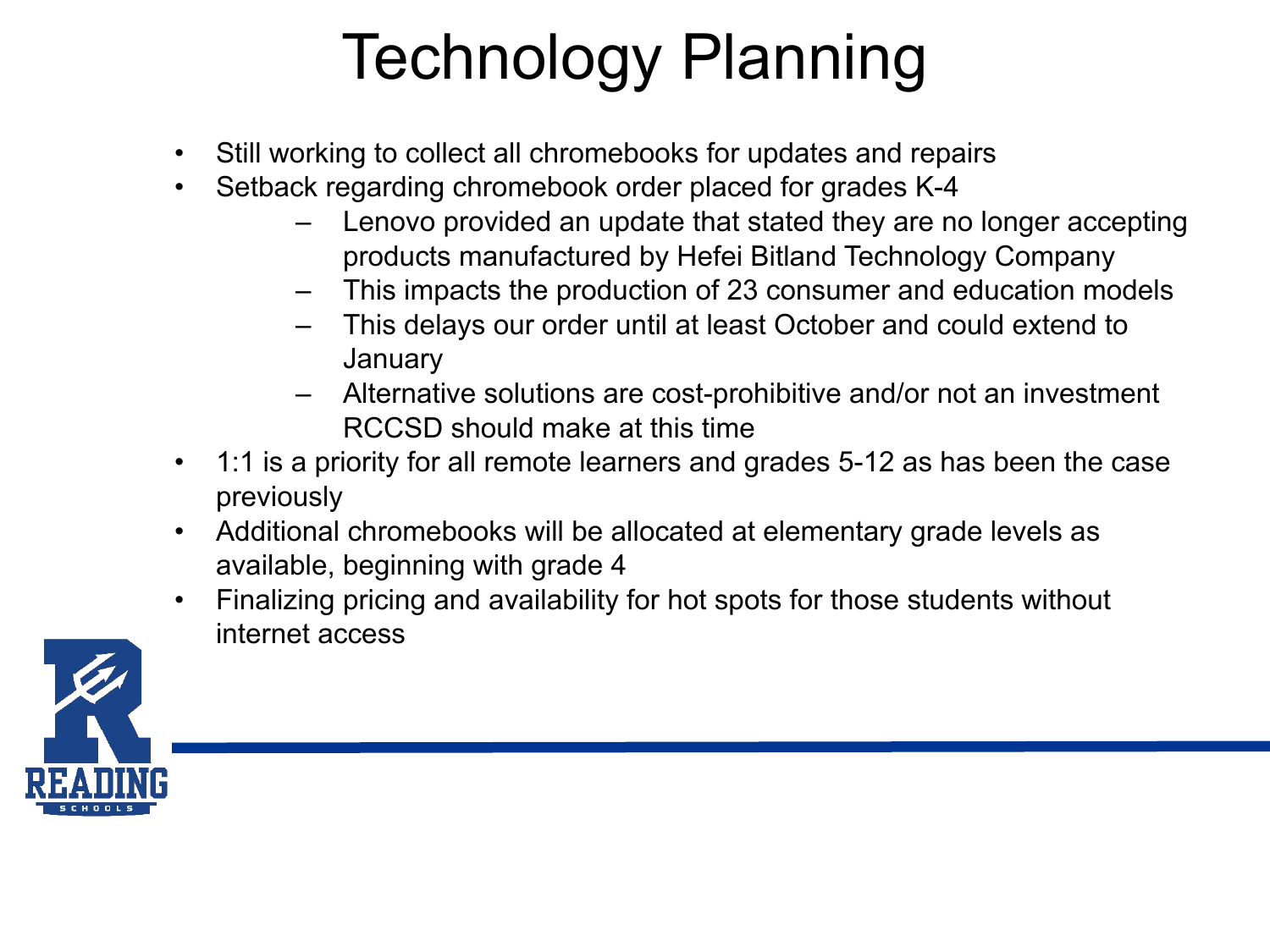#### Preschool Update

- Recent revision made for daycare providers to increase numbers to pre-COVID levels, following proper safety protocols
- This impacts certain programs that operate under ODJFS
- RCCSD operates under ODE
- There are no changes to ODE requirements at this time; anticipate decisions to be made by the middle of next week
- We are watching closely, however based upon our reopening model, we are reducing our capacity by 50% to maintain proper distancing
- Further updates and recommendations will be forthcoming as details and decisions at the state level become available

\*\*Families that are choosing to withdraw students from preschool due COVID-19 related concerns, will be refunded deposits by August 31.